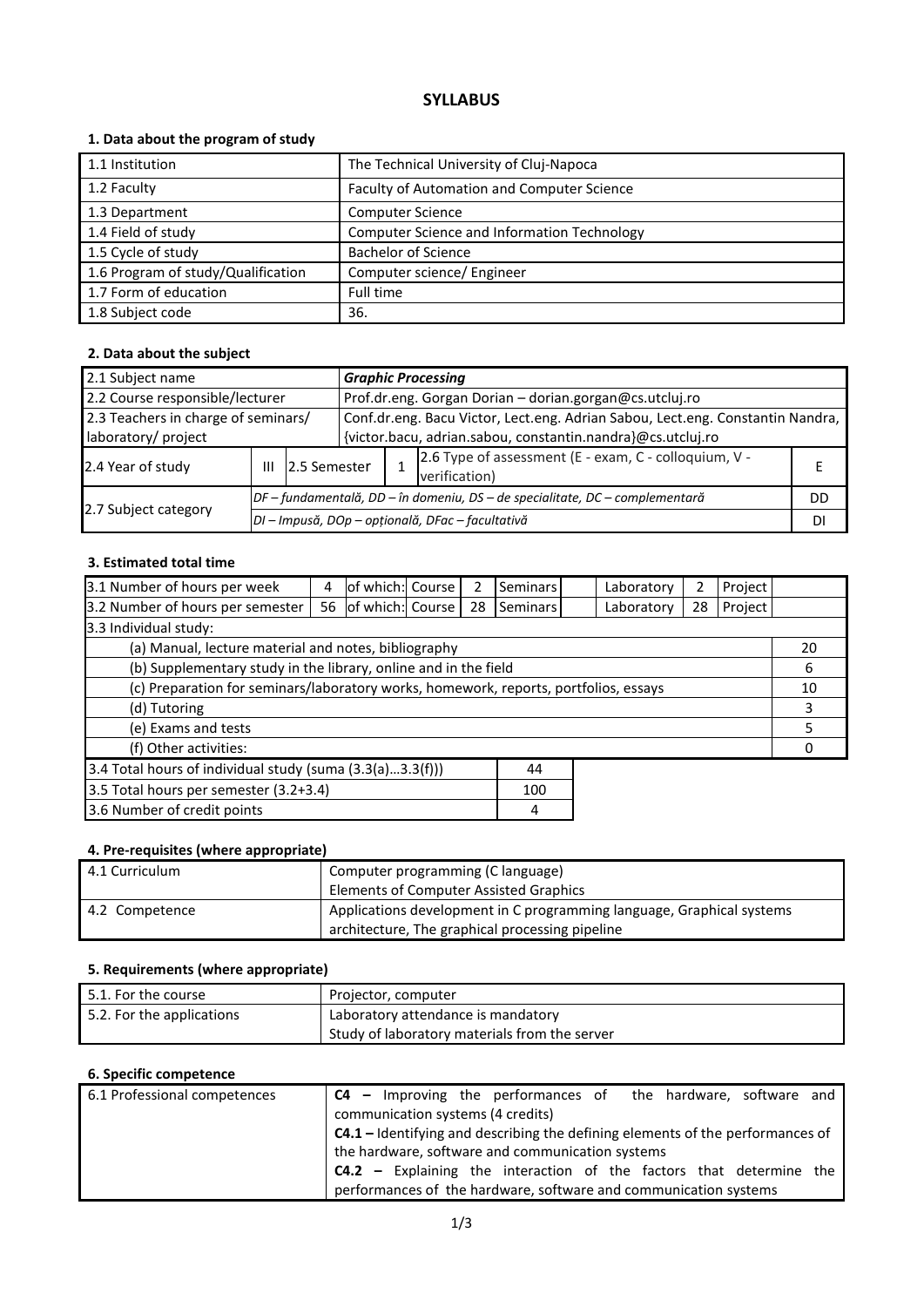|                       | <b>C4.3</b> - Applying the fundamental methods and principles for increasing the<br>performances of the hardware, software and communication systems<br><b>C4.4</b> – Choosing the criteria and evaluation methods of the performances of |  |  |  |  |  |
|-----------------------|-------------------------------------------------------------------------------------------------------------------------------------------------------------------------------------------------------------------------------------------|--|--|--|--|--|
|                       | the hardware, software and communication systems                                                                                                                                                                                          |  |  |  |  |  |
|                       | <b>C4.5</b> - Developing professional solutions for hardware, software and<br>communication systems based on performance optimization                                                                                                     |  |  |  |  |  |
|                       |                                                                                                                                                                                                                                           |  |  |  |  |  |
| 6.2 Cross competences | N/A                                                                                                                                                                                                                                       |  |  |  |  |  |

#### **7. Discipline objective (as results from the** *key competences gained***)**

| Study and experiment with the 3D photorealistic algorithms. Development of<br>2D and 3D graphics applications.                                                                                                                                                                                                                                                                                                                                                  |  |  |  |
|-----------------------------------------------------------------------------------------------------------------------------------------------------------------------------------------------------------------------------------------------------------------------------------------------------------------------------------------------------------------------------------------------------------------------------------------------------------------|--|--|--|
| 1. Creation of the graphic model of a 3D scene of objects<br>2. Implementation and usage of the fundamental 3D graphics algorithms that<br>can be found in the core of a graphic system<br>3. Development of graphic applications in a high-level programming language<br>(C, C++) based on graphics libraries (ex. OpenGL)<br>4. Implementation of the main phases of the graphics transformation<br>pipeline, in order to transform a 3D scene into an image. |  |  |  |
|                                                                                                                                                                                                                                                                                                                                                                                                                                                                 |  |  |  |

#### **8. Contents**

| 8.1 Lectures                                               | Hours                    | Teaching methods         | <b>Notes</b>         |
|------------------------------------------------------------|--------------------------|--------------------------|----------------------|
| Computational graphics                                     | $\overline{2}$           | New multimedia           |                      |
| Hidden line and surface removal algorithms. Part 1         | 2                        | teaching approaches      |                      |
| Hidden line and surface removal algorithms. Part 2         | $\overline{\phantom{a}}$ | will be used in classes. |                      |
| 3D objects modeling. Polygonal models. Parametrical model. | 2                        |                          |                      |
| Procedural models.                                         |                          | The course is            | During the           |
| Particles based models                                     | $\mathfrak{p}$           | interactive and          | semester and         |
| Polygonal objects rendering. Part 1                        | $\mathfrak{p}$           | includes                 | before each          |
| Polygonal objects rendering. Part 2                        | $\overline{\phantom{a}}$ | demonstrations that      | exam there           |
| Illumination models. Local reflection model. Phong model   | $\overline{\phantom{a}}$ | exemplify graphical      | are a few            |
| Shadow computation                                         | $\overline{\phantom{a}}$ | methods and              | preparation<br>hours |
| Texture mapping. Part1                                     | $\overline{\phantom{a}}$ | algorithms.              | planned.             |
| Texture mapping. Part2                                     | 2                        | Interactive online       |                      |
| Global reflection models. Ray-tracing algorithm            | 2                        | presentation by          |                      |
| Global reflection models. Radiosity algorithm              | 2                        | remote educational       |                      |
| Graphical animation                                        | 2                        | platforms.               |                      |

Bibliography

3. Akenine-Moller T., Haines E., "*Real-Time Rendering"*. A.K. Peters 2nd edition, 2002.

- 4. Foley J.D., van Dam, A., Feiner, S.K., Hughes, J.F., "*Computer Graphics. Principles and Practice*". Addison-Wesley Pblishing Comp., 1992.
- 5. Gorgan D., Rusu, D., "*Elemente de Grafică pe Calculator*". Cluj-Napoca, 1996.

*In virtual library*

Course resources, https://moodle.cs.utcluj.ro/

| 8.2 Applications - Seminars/Laboratory/Project | Hours                    | Teaching methods                              | <b>Notes</b>            |
|------------------------------------------------|--------------------------|-----------------------------------------------|-------------------------|
| Mathematics for computer graphics              | 2                        | Documentation and                             | Each student            |
| Introduction to modern OpenGL                  | 2                        | examples will be                              | will have to            |
| Basic vertex and fragment shaders              | $\overline{\phantom{a}}$ | available to the                              | develop a               |
| Debugging methods                              | 2                        | students, prior to the                        | specific                |
| <b>3D Transformations</b>                      |                          | laboratory classes, on<br>a dedicated server. | project<br>based on the |
| 3D models and textures                         | 2                        | The students will                             | knowledge               |
| First project evaluation                       | 2                        | work independently                            | acquired at             |
| Lighting model - Part 1                        | $\overline{\phantom{a}}$ | but will also be                              | the                     |

<sup>1.</sup> Watt A., "*3D Computer Graphics*". Addison-Wesley, 1998.

<sup>2.</sup> Watt A., Policarpo F.:"*3D Games. Real-time Rendering and Software Technology*". Addison-Wesley, 2001.